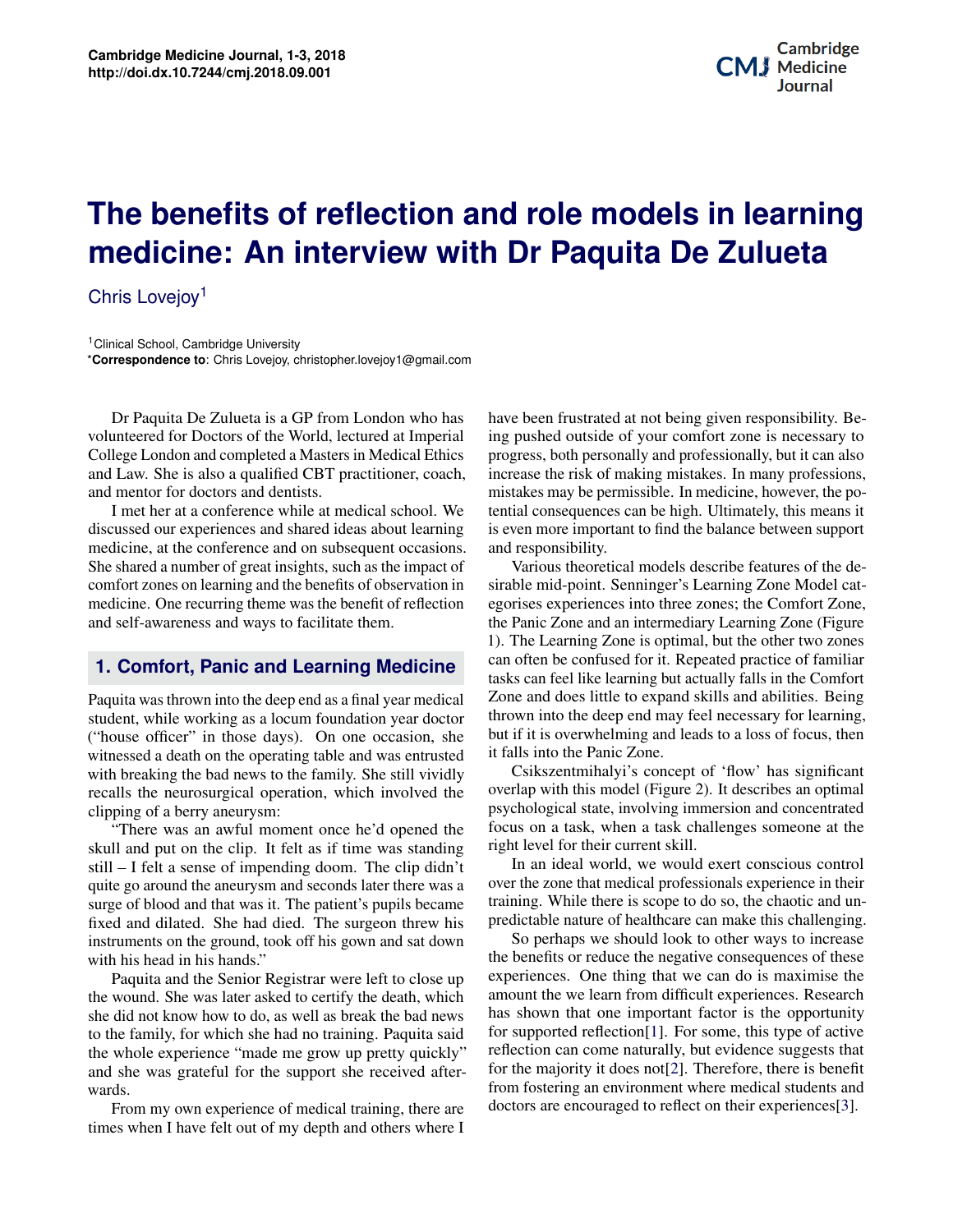

**Figure 1.** Senninger's Learning Zone Model

#### **2. Learning Through Observation**

Paquita explained how the most important things she learnt didn't come from any textbook, but through active observation; of positive and negative role models, as well as of patients.

As a house officer, Paquita worked under Adrian Eddleston, who later became Dean of King's College School of Medicine. She observed how he combined an excellent questioning style, often getting to the bottom of things very quickly, with a respectful approach that gave patients the freedom to tell their stories. She also found his habit of always looking at patient's notes before seeing them, and showing an interest and knowledge about their lives, helped to quickly build rapport and facilitate diagnosis.

She advised me: "Find a good role model. Observe them; what is it that they say? What is it that they do? Little things can make a huge difference. Also notice doctors that make you think 'I never want to be like that' - What is it that they said and did which had a negative impact on patients?"

Thinking back to me own experiences, I have certainly observed both good and bad practice. Three patterns of modelling have been described in professional socialisation[\[4\]](#page-2-4):

- Active identification, where a student likes and copies aspects of a role model

- Active rejection, where a student has strongly different views from the role model and does not want to replicate them

- **Inactive orientation**, where a student shows no change as a result of interaction with the role model

The spectrum of things that can be learnt through observation is broad. Some of the most obvious influences are on



**Figure 2.** "Flow" concept by Csikszentmihalyi

professional behaviours, the development of professional identity, and the shaping of career aspirations[\[5\]](#page-2-5). One study showed that observing a competent colleague perform physical examinations led to significant improvement in performance[\[6\]](#page-2-6).

However, studies have also noted that imitation may perpetuate undesirable practices, such as doctor-centered patient interviewing, and unintended institutional norms, such as discrimination between private and public patients[\[7\]](#page-2-7). Simon Sinclair is a psychiatrist and anthropologist who spent a year observing a group of medical students. One thing he noticed was that students, through observation, learnt an aversion to investigating patients' social and psychological problems [\[8\]](#page-2-8).

There will be cases where the positive traits of role models that we wish to emulate are obvious. Likewise, there will be traits in strong anti-models that we know we want to avoid. However, there are many traits which fall somewhere between these poles, which I shall term 'middle models'. It can be easy to assume we are not picking up anything from middle models (i.e. assume inactive orientation) but this may not always be the case. It can be easy to subtly internalise ideals that we may not otherwise consciously choose to adopt in this way.

Our ability to prevent these undesirable traits and attitudes creeping into our practise depends on our levels of awareness. Two levels of self-awareness that have been described are the personal level (where we analyse our own strengths and weaknesses) and the institutional level (where we look at the impact of the institutional culture)[\[9\]](#page-2-9). One way in which we can raise self-awareness is active self-reflection.

On the subject of observing patients, Paquita advised the following: "Observe like a detective - you can gain a huge amount from their expression, posture, gait, breathing,